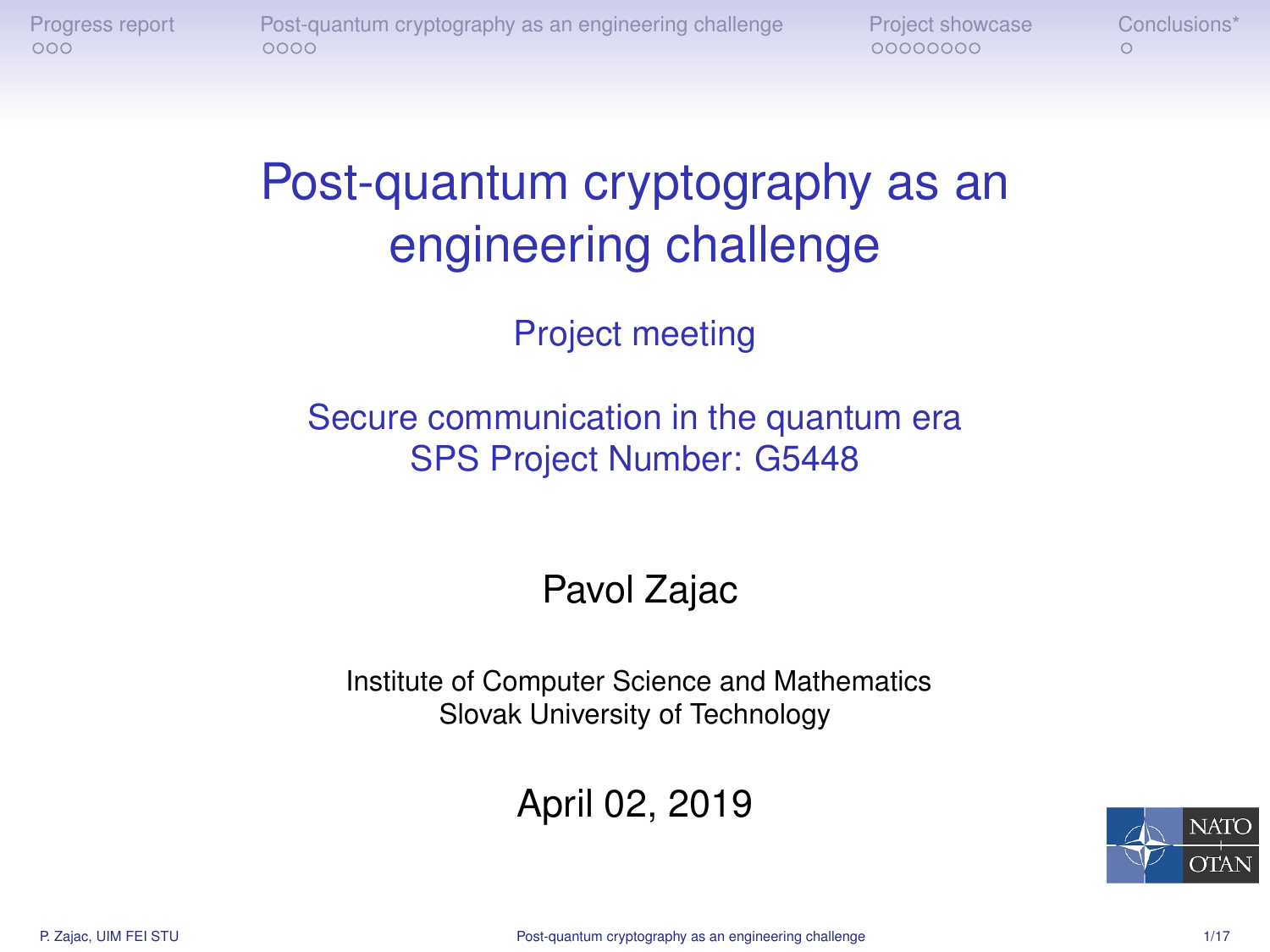<span id="page-1-0"></span>

#### Progress report: activities in Slovakia

- research work in progress,
- strong focus on publicity,
- student participation through bachelor and master theses.

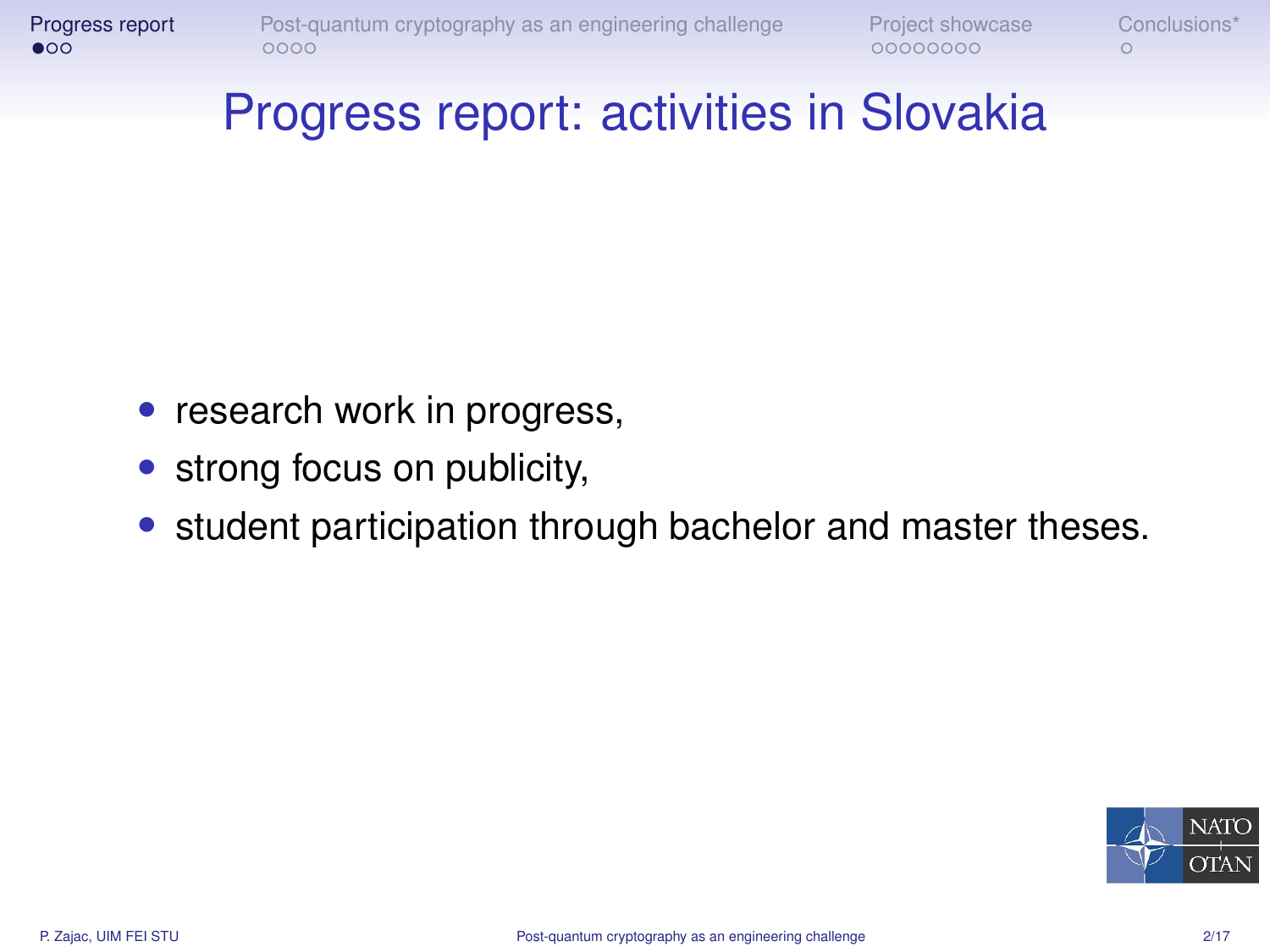#### Current project related research activities in Slovakia

- continued evaluation of PQ proposals from NIST call,
- theoretical research:
	- hard problems in PQ cryptosystems,
	- attacks on code-based systems,
- implementation and experimental research (student projects)

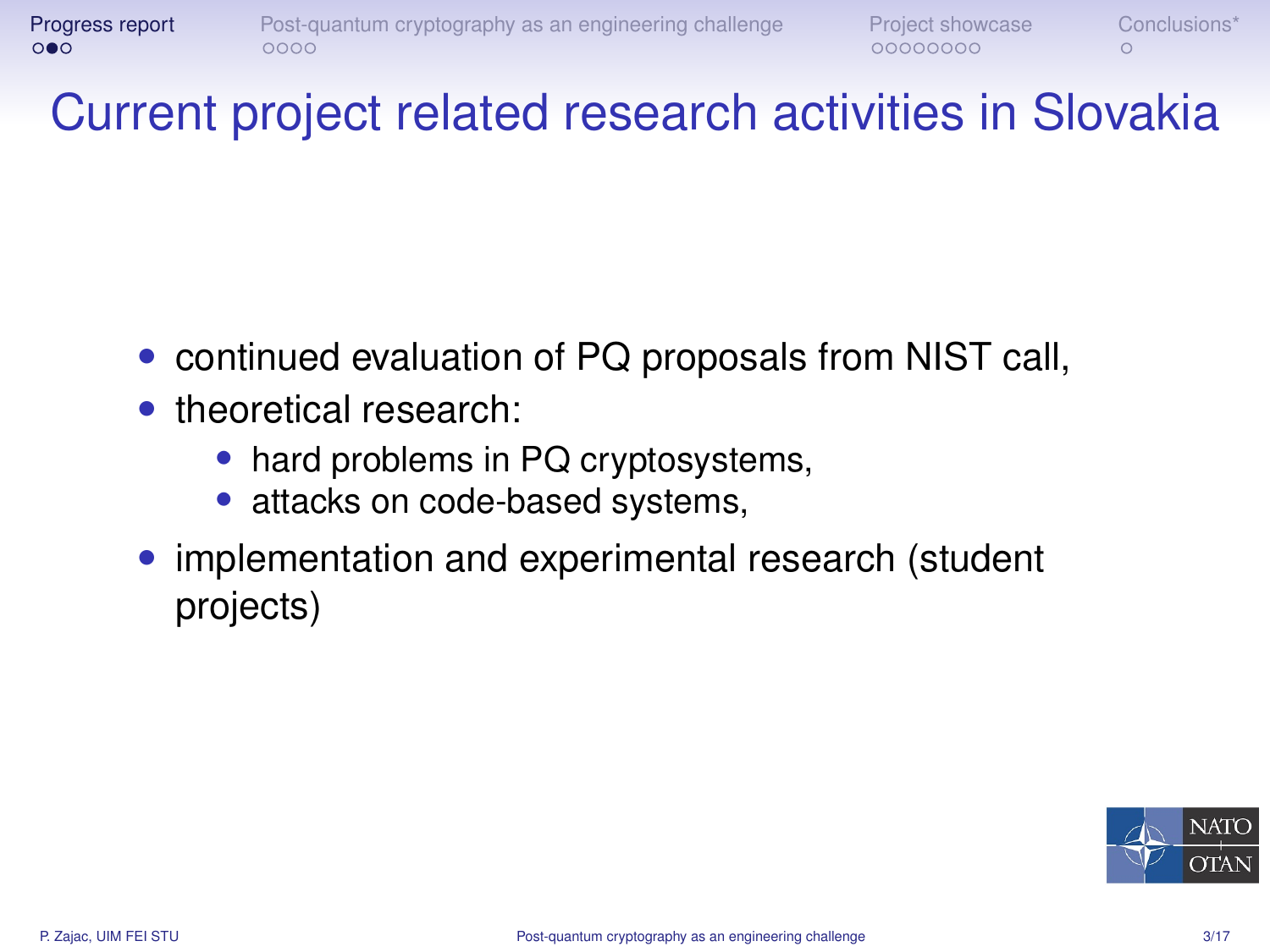### Project focus by team member

- T. Fabšič: code-based systems (QC-LDPC, QC-MDPC),
- O. Gallo: implementation and side-channel attacks,
- V. Hromada: MQ-based systems,
- P. Špacek: comparative study of PQ proposals with respect to adaptation in TLS-like protocol,
- P. Zajac: design of new protocols and primitives, engineering challenges of PQ systems.

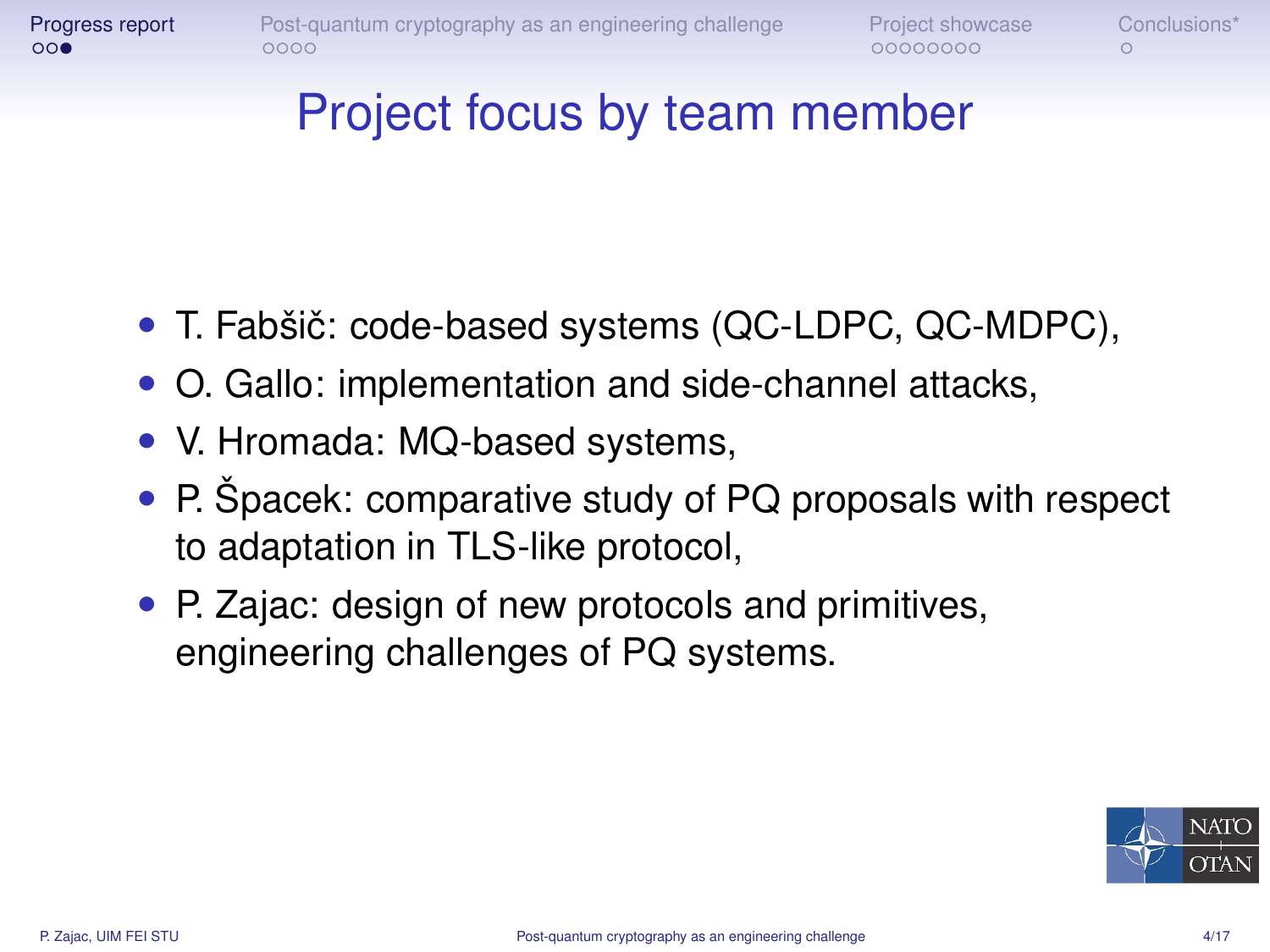<span id="page-4-0"></span> $000$ 

# Post-quantum cryptography as an engineering challenge

Main thesis: Post-quantum research is mature enough to be translated into working real-world systems.

There are many challenges:

- update standards and protocols (ongoing with NIST call is only a beginning),
- update available software libraries and hardware components,
- update working systems, including data stores.

All of this in an efficient and secure way...

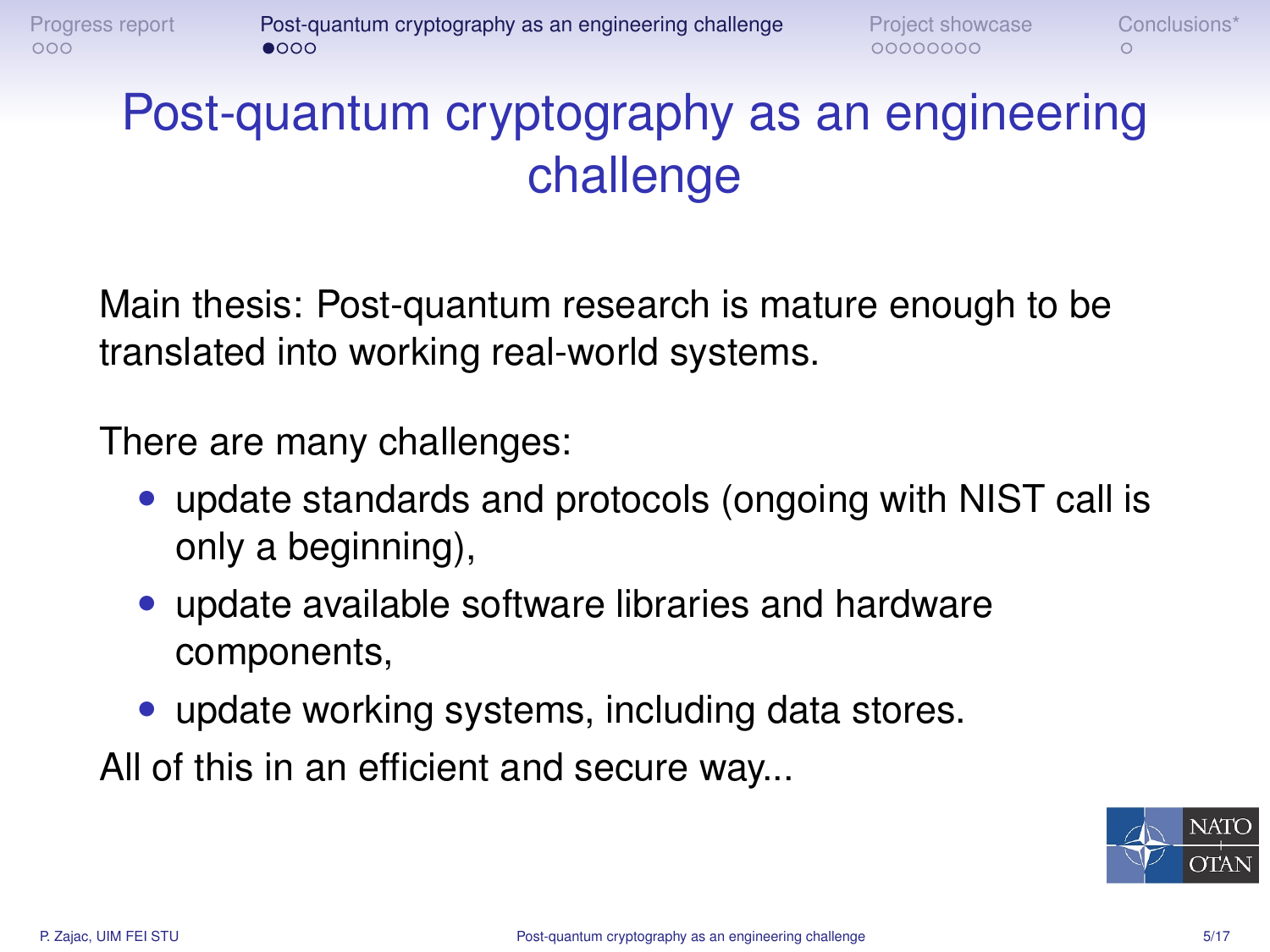00000000

#### First step: Understanding

Engineers (and managers) need to understand:

- why post-quantum security is important,
- which cryptographic primitives are potentially compromised and should be replaced,
- which cryptographic primitives can be used instead in selected applications,

Focus of our project: Suitable solution for a post-quantum group communication.

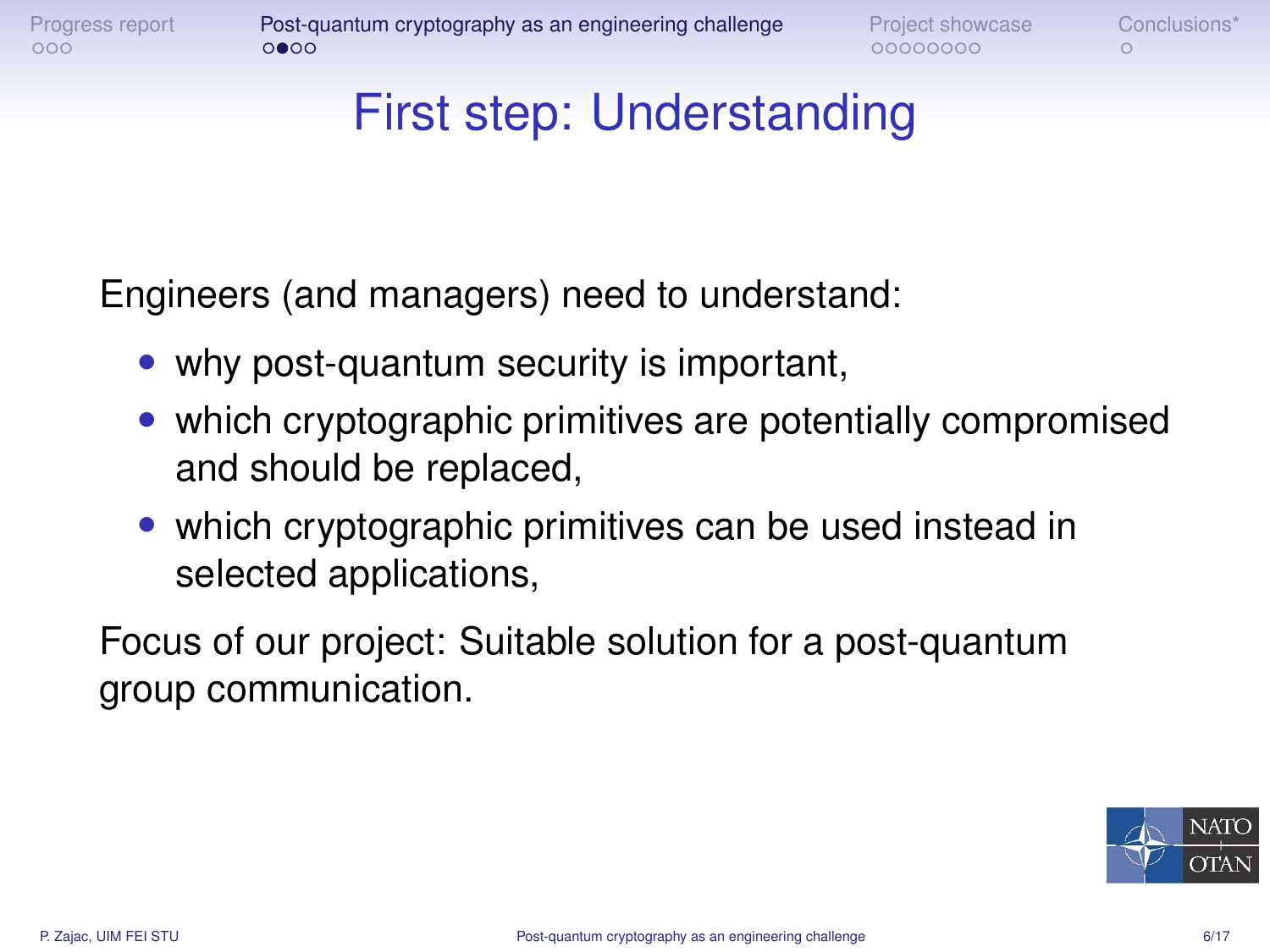### Second step: Implementing the switch

Second step is to adopt quantum-resistant cryptography:

- how to implement new cryptographic primitives in an efficient and secure way,
- how to incorporate new cryptographic primitives in the existing (or planned) applications,
- how to verify the correctness and security of the solution,

An added bonus to our project: runtime verification is a strong domain of our partner from University of Malta.

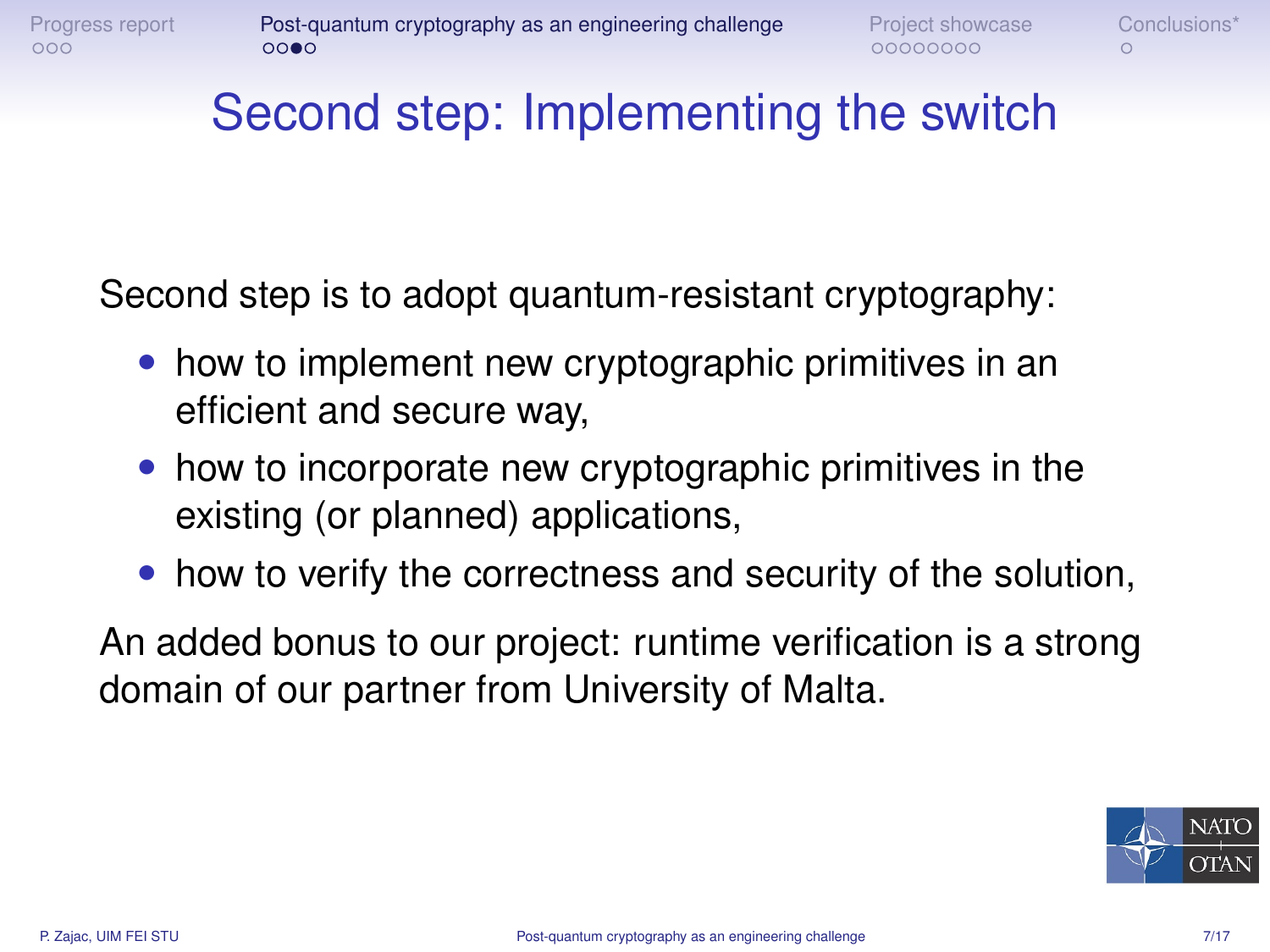### Third step: Beyond the switch

Post-quantum research can bring new applications, and new challenges to overcome:

- How to protect legacy applications? (e.g. old blockchains),
- New types of attacks (e.g. post-quantum side-channels),

 $\bullet$  ...

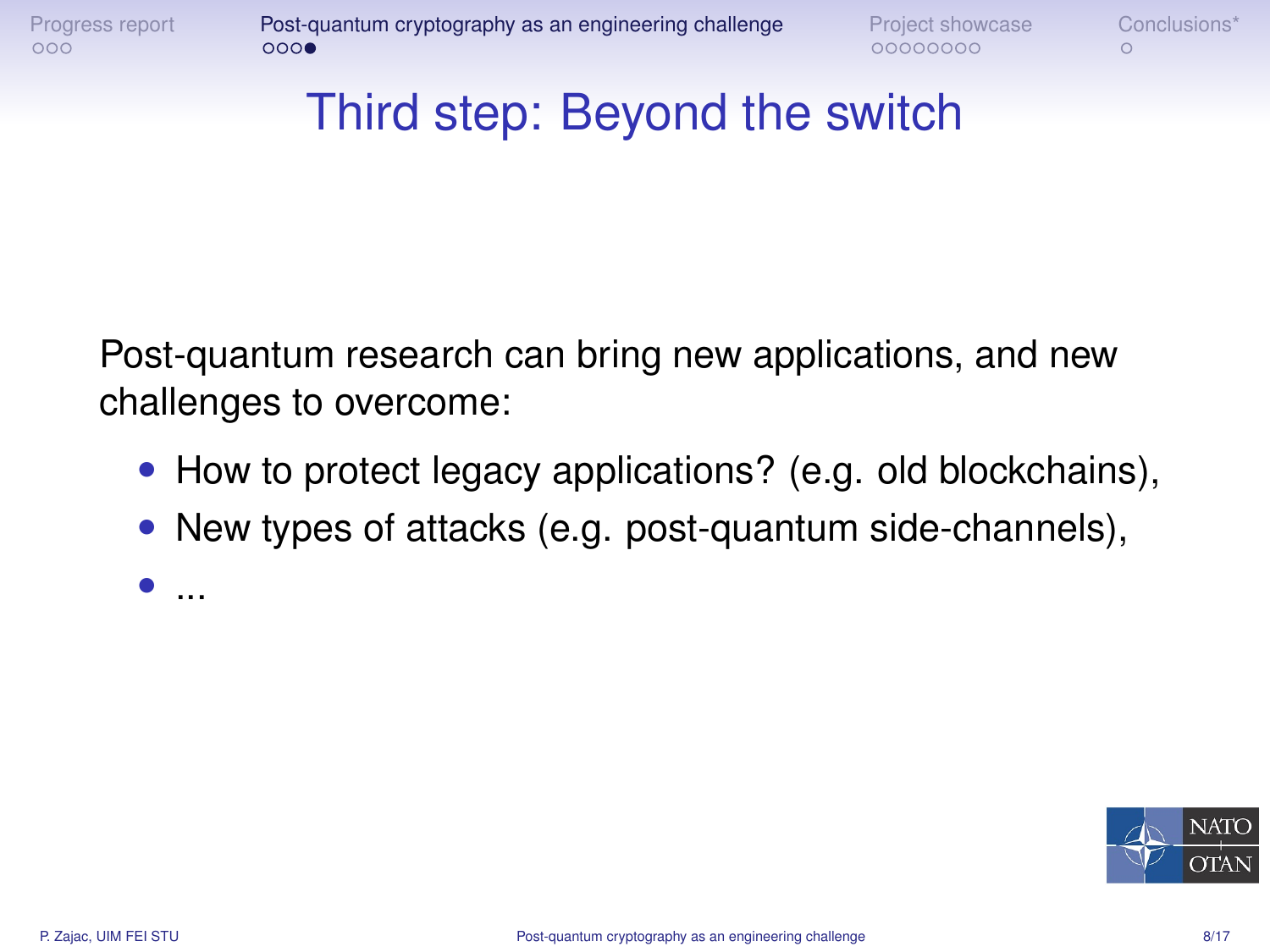<span id="page-8-0"></span>[Progress report](#page-1-0) [Post-quantum cryptography as an engineering challenge](#page-4-0) **[Project showcase](#page-8-0)** Conclusions<sup>\*</sup><br>000000000 0000 0000  $0000$ 

# Project showcase 1: Post-quantum signatures on Android phones

Diploma project of L'. Pernický.

Aim of the project:

*Implement an application that allows the user to sign PDF documents on Android phone using PQ signature algorithm.*



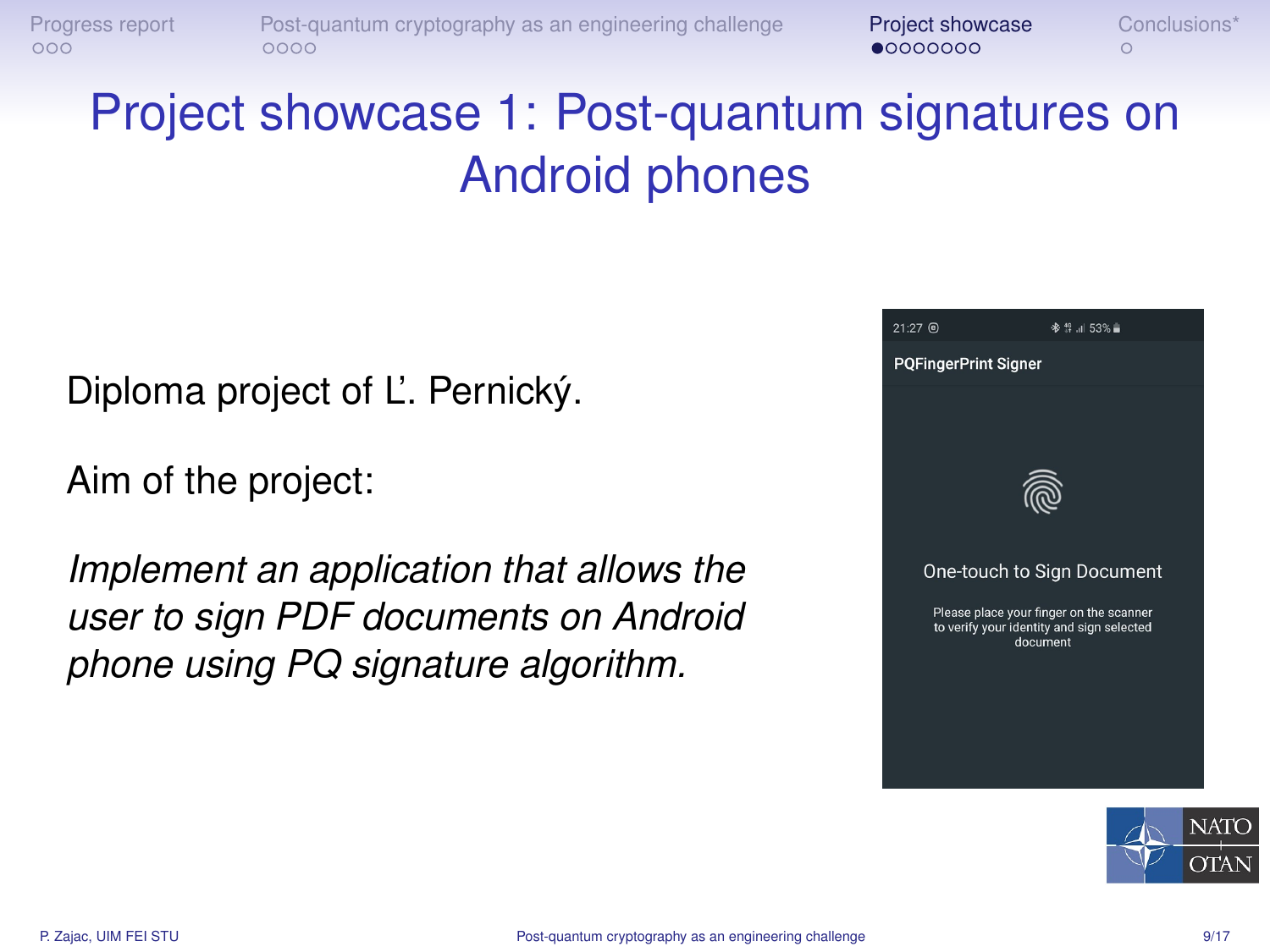# Project showcase 1: Post-quantum signatures on Android phones

Application features:

- Signature algorithm: SPHINCS-0 from BouncyCastle library (hash-based PQ signature),
- Private key stored on device locked with fingerprint,
- Server side for storing signed documents and backup keys.

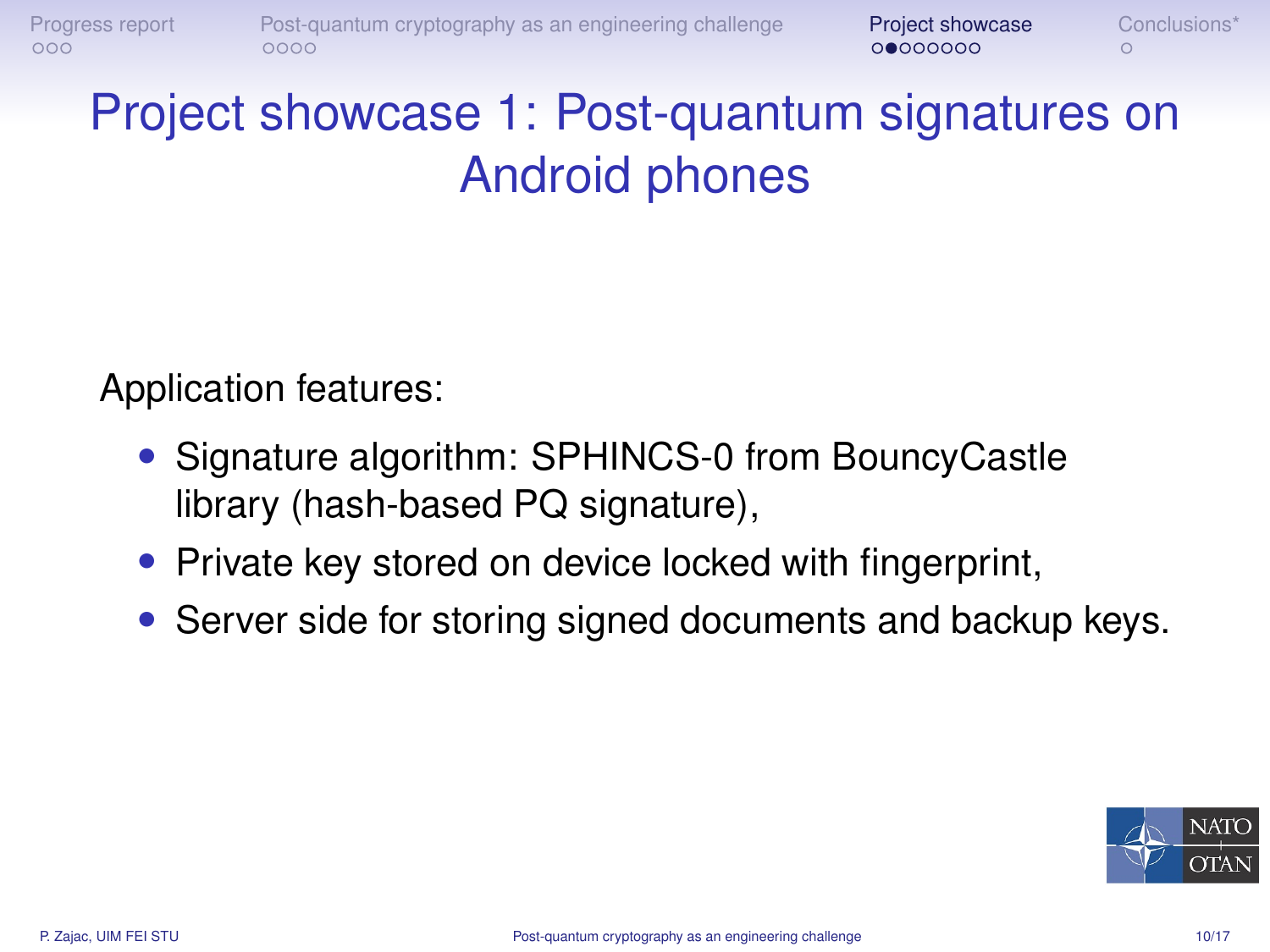## Project showcase 1: Post-quantum signatures on Android phones

Efficiency of the application:

- 500 ms to sign, 6 ms to verify signature (Samsung Galaxy S9+/S10+)
- Public Key size: 1kB,
- Signature size: 41 kB,

Project TODOs: non-standard algorithm SPHINCS-0, need to update library to e.g. SPHINCS+.

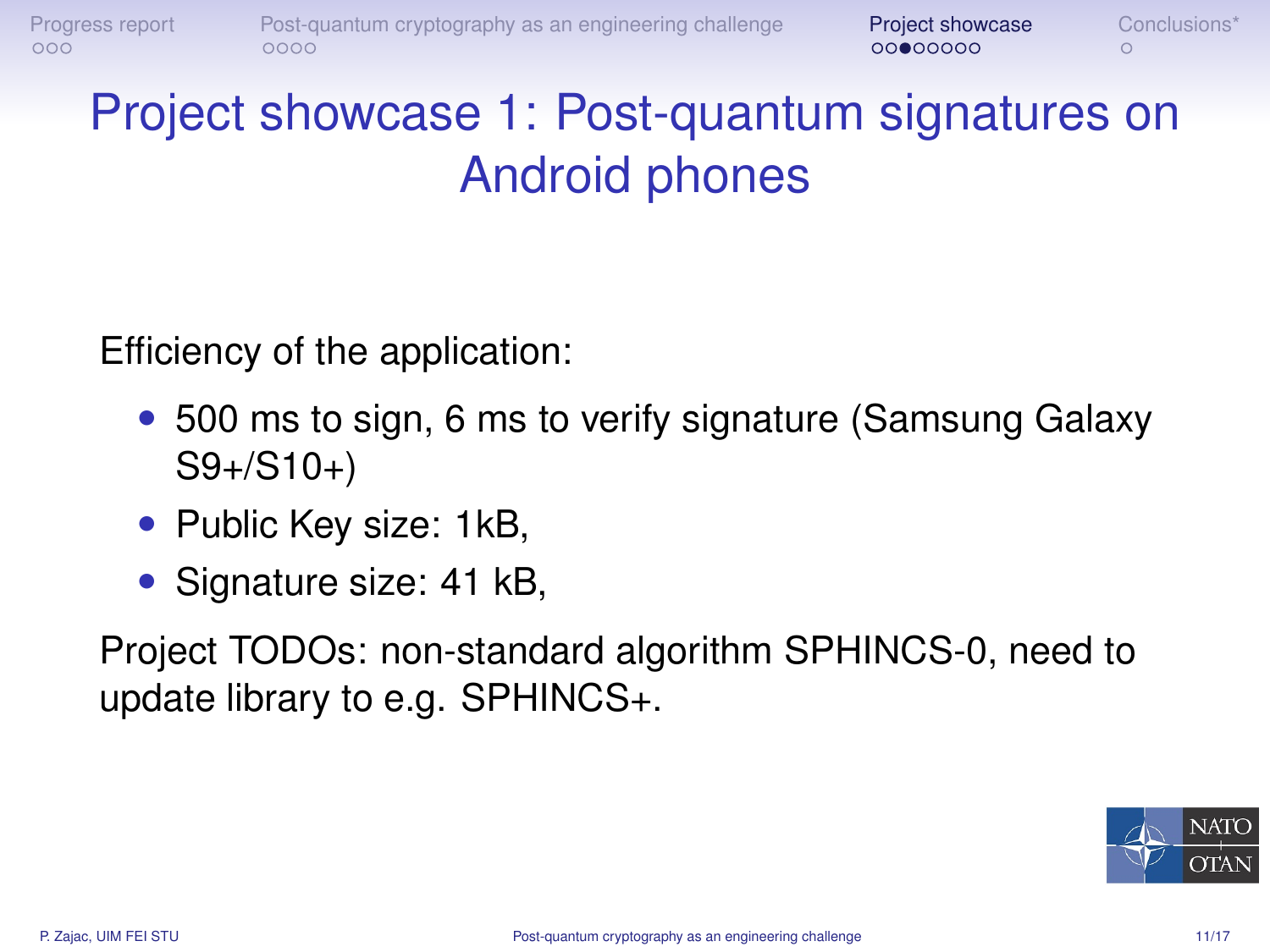# Project showcase 2: New ways of authenticating ephemeral keys

Project motivation:

- Efficient PQ code-based encryption schemes can have a limited key use due to specific attacks (GJS attack).
- Solution: Ephemeral keys they also provide forward secrecy.
- Efficient authentication of ephemeral keys: do we really need full signatures?

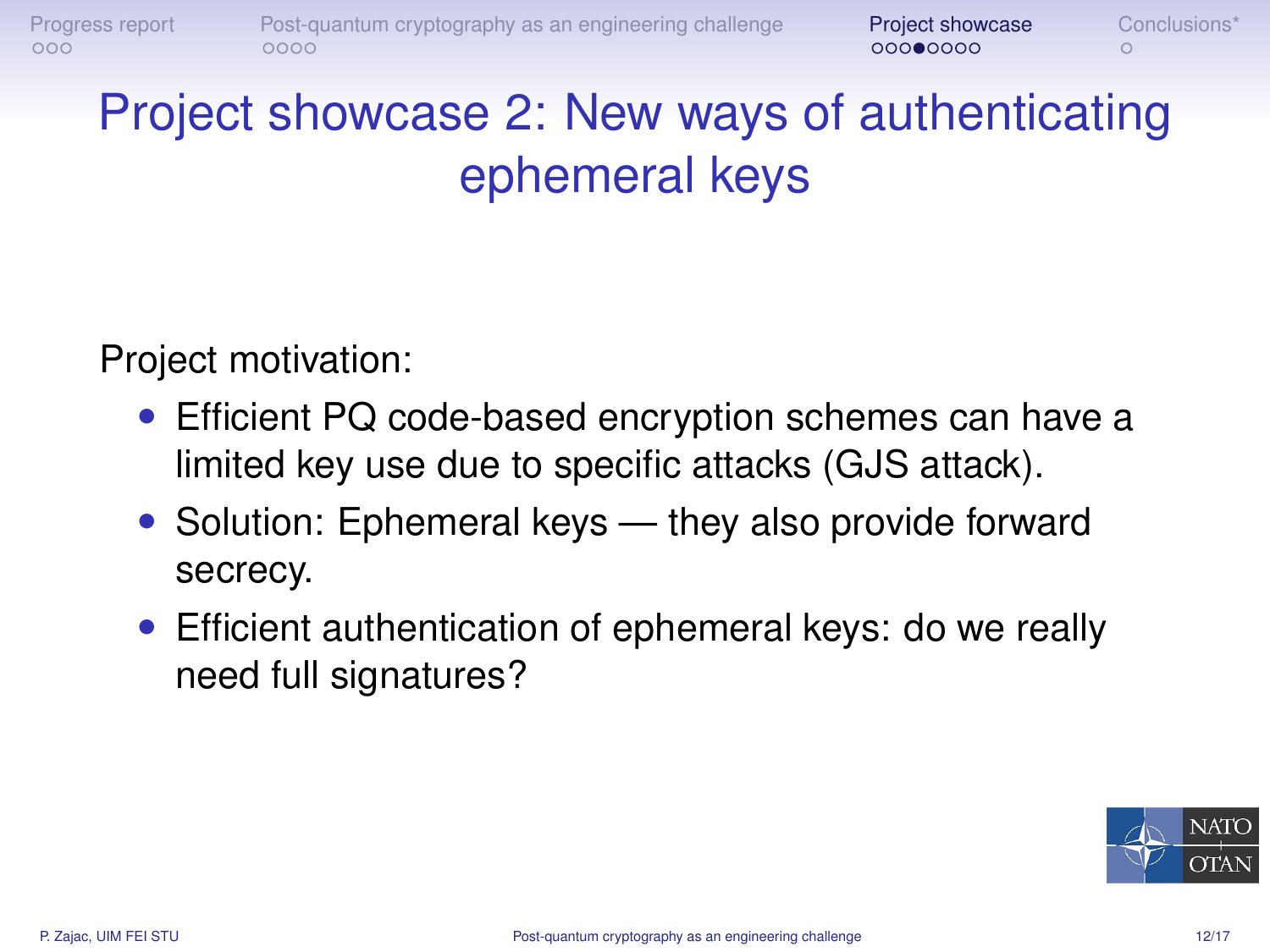# Project showcase 2: New ways of authenticating ephemeral keys

Proposed theoretical solution (P.Zajac):

- Combine ephemeral keys with hash trees (instead of full hash-based signature scheme).
- E.g. replace SPHINCS+ signature (8 kB), with 20-level hash tree (0.6kB): 92.5% saving

Implementation phase (WIP, diploma thesis of M. Novotný):

• Incorporate hash trees and key verification into libraries of the encryption system BIKE (from NIST call).

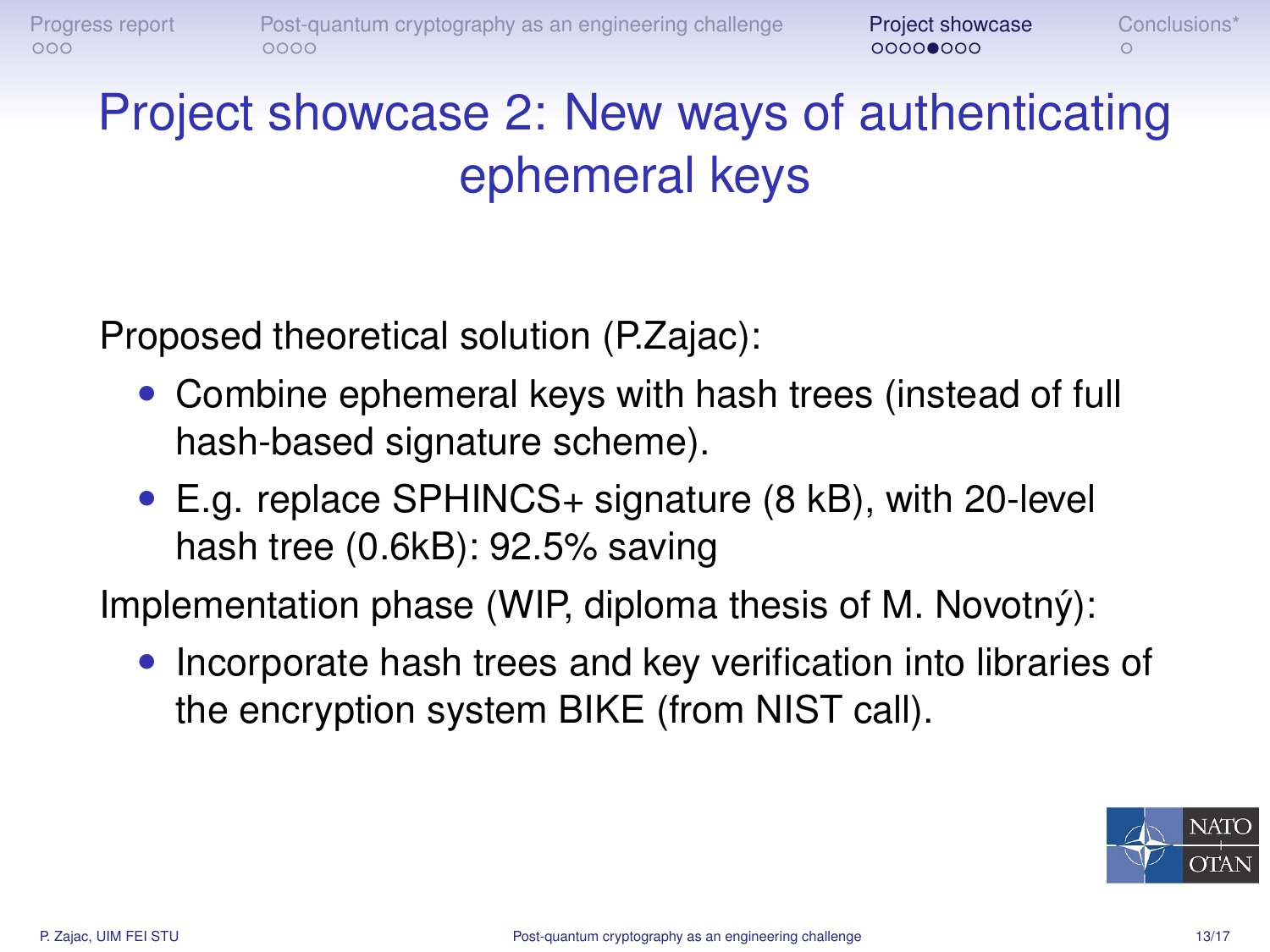[Progress report](#page-1-0) [Post-quantum cryptography as an engineering challenge](#page-4-0) **[Project showcase](#page-8-0)** [Conclusions\\*](#page-16-0)<br>0000**0000** 0000<br>00000**000** 

# Project showcase 2: New ways of authenticating ephemeral keys



**NATO** 

**OTAN**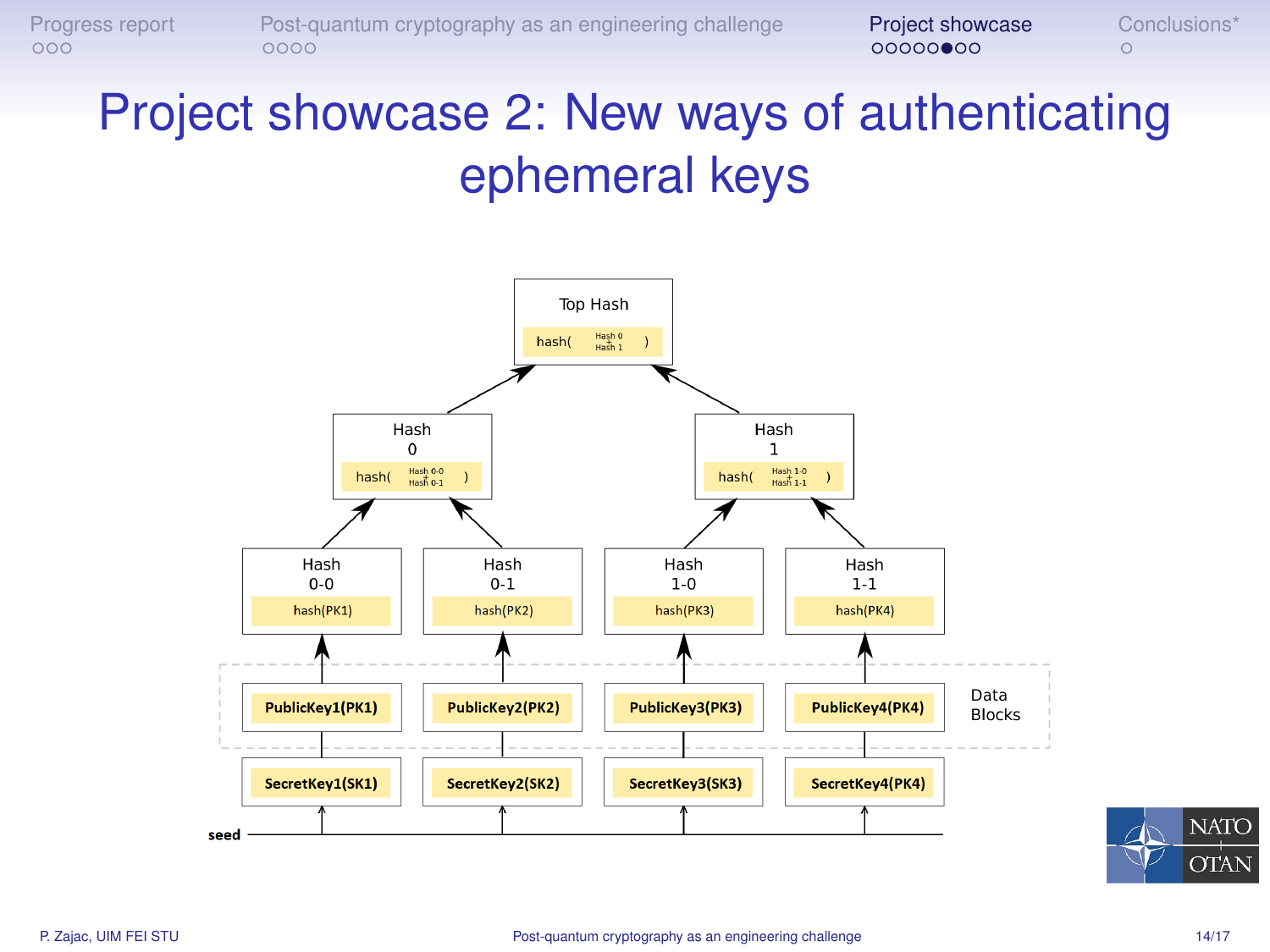# Project showcase 3: Incorporation of post-quantum primitives into TLS

Main project motivation:

- Recent TLS 1.3 standard supports these handshake algorithms:
	- DHE-RSA,
	- ECDHE-RSA,
	- ECDHE-ECDSA.
- None of them are quantum secure.

Note, that generic quantum-secure TLS can be used to build more advanced schemes (on application layer), including secure group communication.

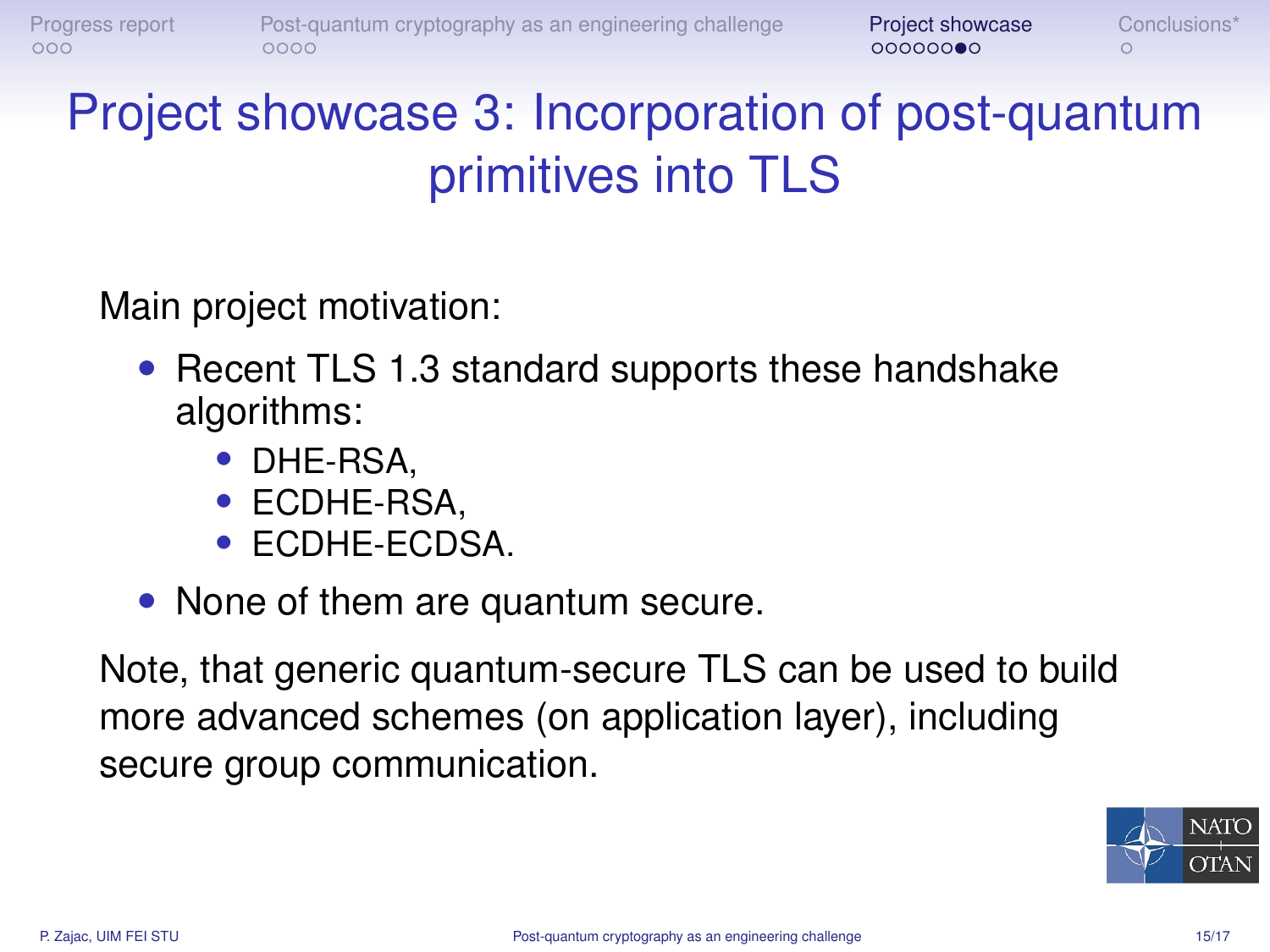# Project showcase 3: Incorporation of post-quantum primitives into TLS

- Diploma thesis of P. Špaček: McEliece encryption provider for openssl
- Aim of the PhD thesis: Identify and implement a suitable set of algorithms to use in TLS-like protocol (compatible with standard TLS libraries).
- Long-term project, currently in evaluation and analysis phase (with respect to NIST call schedule)